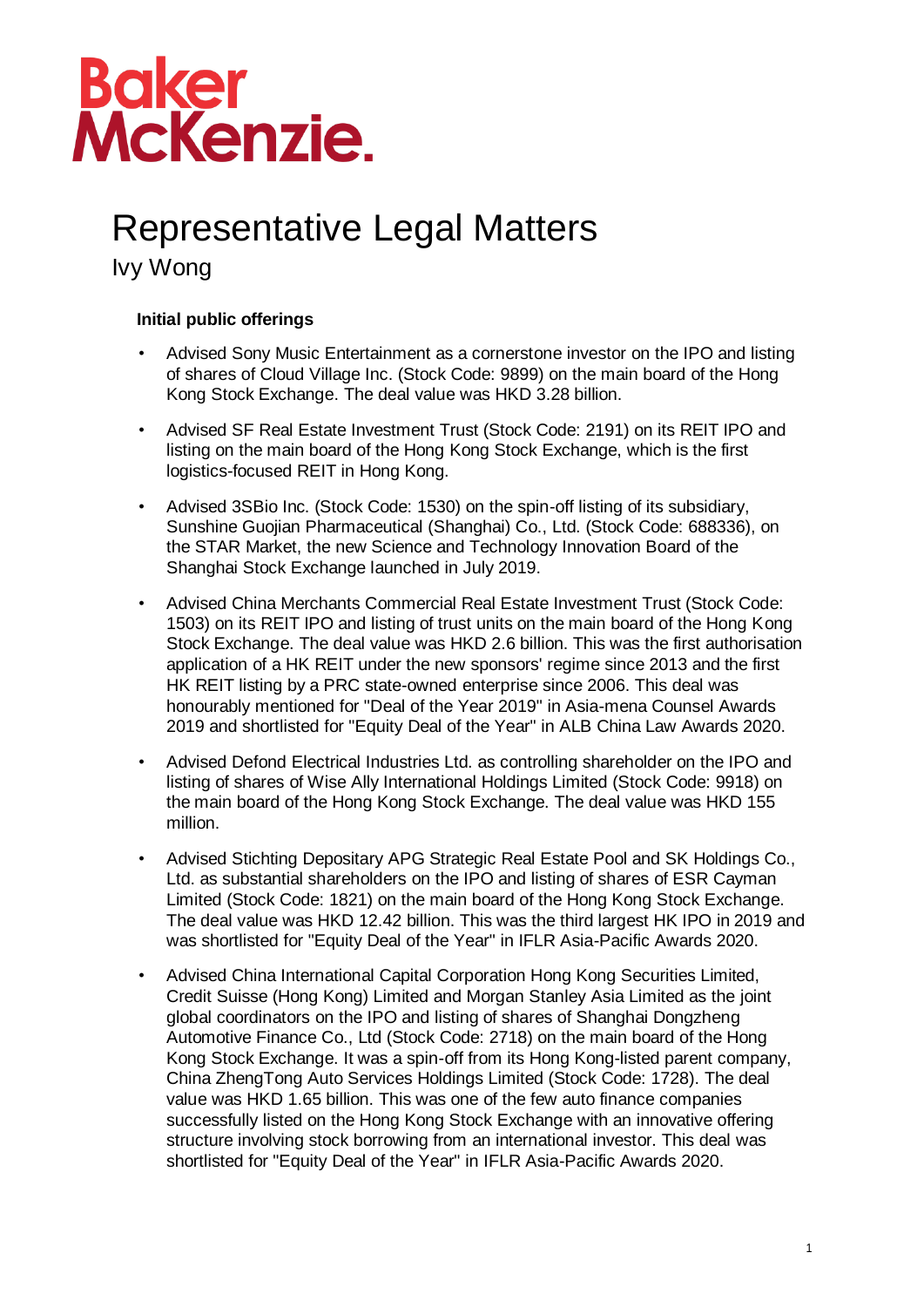# **Baker<br>McKenzie.**

- Advised Tencent Holdings Limited as substantial shareholder on the IPO and listing of shares of Koolearn Technology Holding Limited (Stock Code: 1797) on the main board of the Hong Kong Stock Exchange. This is a spin-off listing of a subsidiary of New Oriental Education & Technology Group Inc. whose American depositary shares are listed on the New York Stock Exchange (NYSE: EDU). The deal value was HKD 1.9 billion.
- Advised 3SBio Inc. as a cornerstone investor on the IPO and listing of shares of Mabpharm Limited (Stock Code: 2181) on the main board of the Hong Kong Stock Exchange. The deal value was HKD 1.35 billion. This was a listing under the Hong Kong Stock Exchange's new listing regime for pre-profits biotechnology companies launched in April 2018.
- Advised Home Control International Limited (Stock Code: 1747) on US, Singapore, Brazil and Belgium laws and Hong Kong regulatory requirements on its IPO and listing of shares on the main board of the Hong Kong Stock Exchange. The deal value was HKD 146 million.
- Advised a Hong Kong property trading company on its proposed IPO and listing of shares on the main board of the Hong Kong Stock Exchange and the successful review hearing of its listing application.
- Advised Everbright Grand China Assets Limited (Stock Code: 3699), a subsidiary of China Everbright Group Limited, a large conglomerate in the PRC, on its IPO and listing of shares on the main board of the Hong Kong Stock Exchange. The deal value was HKD 156 million.
- Advised a Chinese state-owned A-share company on the proposed spin-off listing of its subsidiary engaging in steel construction business on the main board of the Hong Kong Stock Exchange.
- Advised a Shanghai headquartered Chinese food conglomerate on the proposed IPO and listing of shares of its Australian subsidiary on the main board of the Hong Kong Stock Exchange.
- Advised 3SBio Inc. (Stock Code: 1530) on its IPO and listing of shares on the main board of the Hong Kong Stock Exchange. The deal value was HKD 6.34 billion. It was the first biopharmaceutical company to list its shares on the Hong Kong Stock Exchange.
- Advised Cogobuy Group (Stock Code: 400) on its IPO and listing of shares on the main board of the Hong Kong Stock Exchange. The deal value was HKD 1.58 billion. It was the first e-commerce company to list on the Hong Kong Stock Exchange and this deal won the Financial Times' 2015 Innovation in Finance Law award.
- Advised Fast Retailing Co., Ltd. (Stock Code: 6288 and TSE: 9983) on its secondary listing of Hong Kong depositary receipts on the main board of the Hong Kong Stock Exchange by way of introduction. This was the first listing application filed and completed since the Hong Kong Stock Exchange and the Securities and Futures Commission issued revised regulations for the listing of overseas companies in 2014. This deal won the Financial Times' 2014 Innovation in Finance Law award.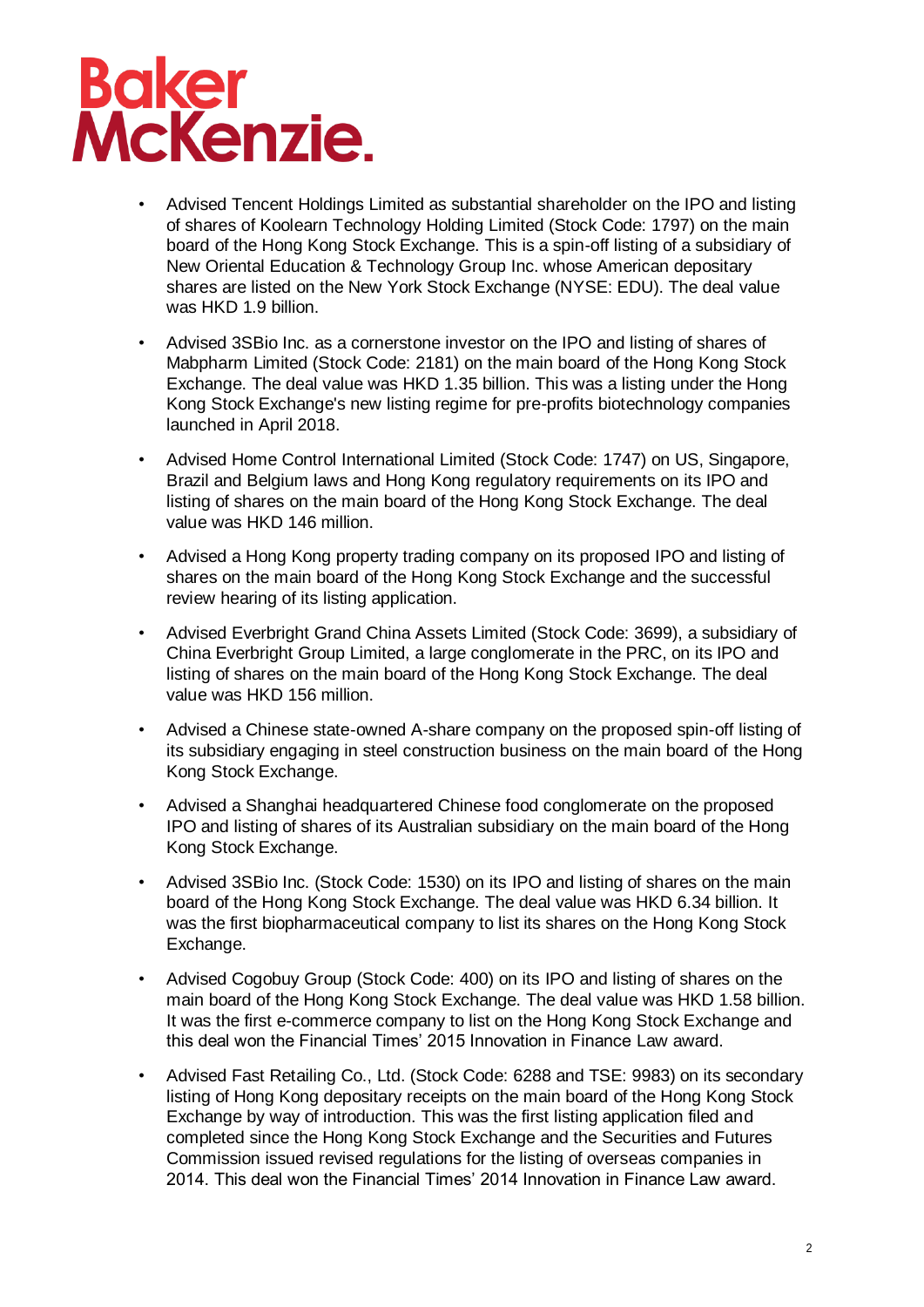# Baker<br>McKenzie.

- Advised econtext Asia Limited (Stock Code: 1390) on its IPO and listing of shares on the main board of the Hong Kong Stock Exchange, which was a spin-off listing of a subsidiary of Tokyo-listed Digital Garage, Inc. (TSE: 4819). The deal value was HKD 516 million.
- Advised Daiwa Capital Markets Hong Kong Limited as the sole global coordinator on the global offering and secondary listing of Hong Kong depositary receipts of SBI Holdings, Inc. (Stock Code: 6488, TSE: 8473 and first section of the Osaka Securities Exchange) on the main board of the Hong Kong Stock Exchange. The deal value was HKD 1.6 billion. This was the first offering of Hong Kong depositary receipts in Hong Kong and the first company from Japan to achieve a listing in Hong Kong.
- Advised Citigroup Global Markets Asia Limited and Macquarie Capital Securities Limited as joint global coordinators on the global offering and dual listing of shares of Toronto-listed SouthGobi Energy Resources Ltd. (Stock Code: 1878 and TSX:SGQ) on the main board of the Hong Kong Stock Exchange and the Toronto Stock Exchange. The deal value was CAD 528 million. This deal was the first listing by a British Columbia-incorporated company in Hong Kong.
- Advised Wynn Macau, Limited (Stock Code: 1128) on its IPO and listing of shares on the main board of the Hong Kong Stock Exchange, a spin-off listing of a subsidiary of Wynn Resorts, Limited (NASDAQ: WYNN). The deal value was HKD 14.5 billion. This deal was the first main board listing by a US-controlled business in Hong Kong.
- Advised Goldman Sachs Asia L.L.C., The Hongkong and Shanghai Banking Corporation Limited and UBS AG as joint global coordinators on the IPO and listing of shares of SOHO China Limited (Stock Code: 410) on the main board of the Hong Kong Stock Exchange. The deal value was HKD 14.8 billion.
- Advised numerous other investment banks and issuers on proposed and successful IPOs, listings and spin-offs, including BOCI, CLSA, Deutsche Bank, Merrill Lynch, JP Morgan and Morgan Stanley as joint global coordinators and various overseas issuers with operations in Australia, China, Russia, Singapore, South America, the United Kingdom and the United States.

#### **Equity and debt fund raisings by listed issuers**

- Advised SK Holdings Co., Ltd., a Korea listed company, on the successful private placement of shares in ESR Cayman Limited for HKD 3.15 billion.
- Advised 3SBio Inc. on the issuance of its new EUR 320 million zero-coupon convertible bonds due 2025 through its SPV, and on the concurrent repurchase of its existing convertible bonds. This deal is one of the very few concurrent issue and repurchase of convertible bonds in the market.
- Advised the controlling shareholder of a HK listed company on the transfer of margin loan facility to a major fund investor involving the investor's concurrent investment in the company during the blackout period in response to the unprecedented market volatility at its peak during the COVID-19 pandemic. The transaction was extremely complex, time sensitive and unconventional, which was intensified by different regulatory complexities and technicalities that needed to be overcome in order to achieve a successful completion.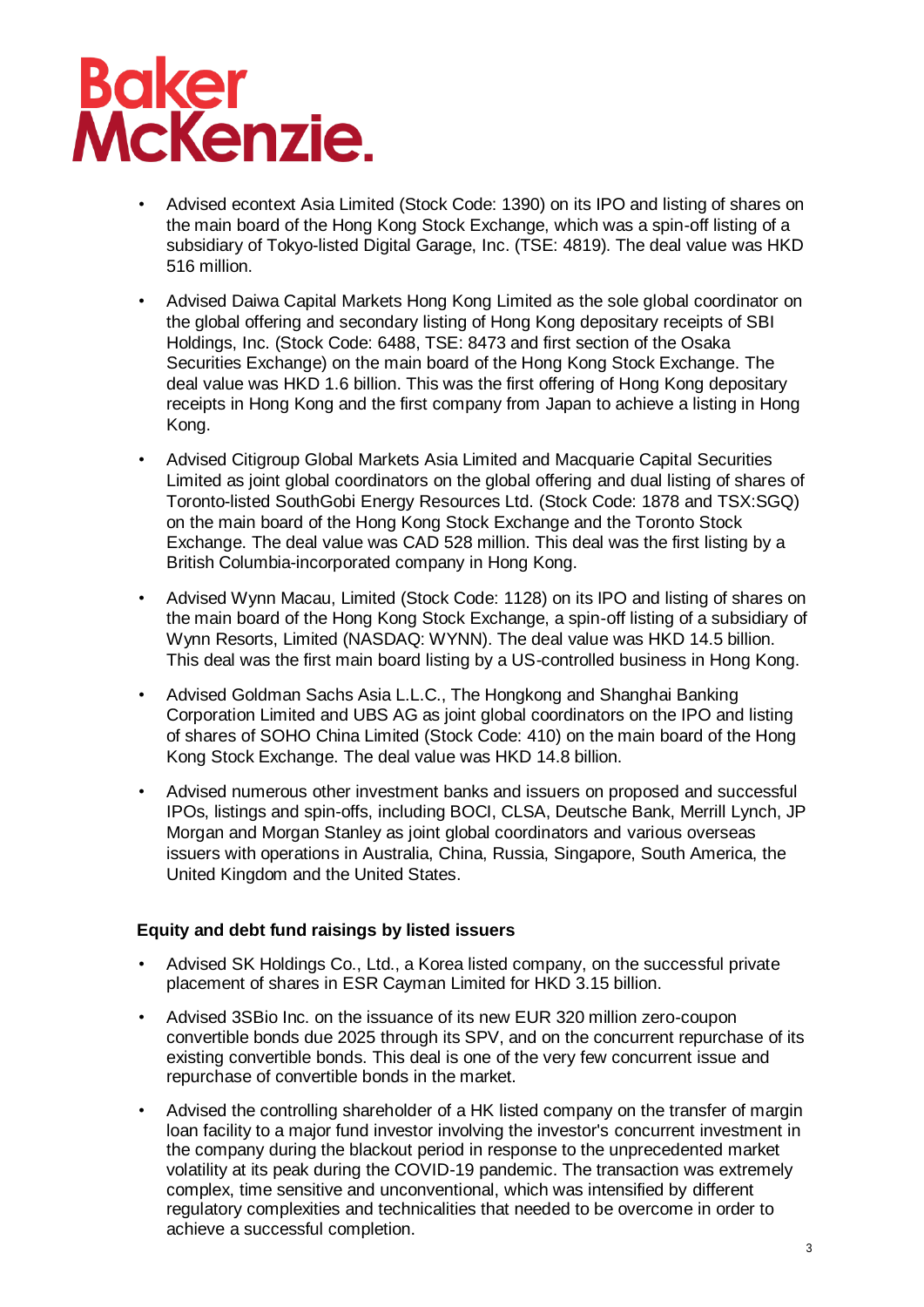

- Advised BOCOM International Holdings, a Hong Kong-listed company, on a financing transaction that facilities a mandatory general offer made by a controlling shareholder of a listed company. The deal was successfully completed in the midst of a challenging market during the COVID-19 pandemic.
- Advised 3SBio Inc. on the issuance of EUR 300 million zero-coupon convertible bonds due 2020 through its SPV.
- Advised LyondellBasell, the then world's third largest chemical maker, on its bridge loan re-financing for its USD 12.7 billion takeover offer and acquisition of Dutch firm Basell.
- Advised Doughty Hanson on the financing of its acquisition of Tumi, Inc.
- Advised Goldman Sachs on the Hong Kong legal aspects of its bridge loan financing to one of its clients in the US in respect of a potential initial public offering.
- Advised Gallaher Limited on obtaining GBP 1.4 billion loan facilities to acquire 41.13% stake in Austria Tabak AG and making a subsequent mandatory bid for the remaining stake.
- Advised on debt transactions involving MTN programmes.

#### **Mergers and Acquisitions**

- Advised BOCOM International Holdings, a Hong Kong-listed company, on an investment transaction involving its subscription of preference shares in a new tech company in the pharmaceutical, biotech and biomed sector. The deal was successfully completed in the midst of a challenging market during the COVID-19 pandemic.
- Advised Tencent on its pre-IPO investment in Koolearn Technology Holding Limited and its rights as a substantial shareholder of Koolearn.
- Advised a Chinese fund on its strategic investment into a Chinese on-call taxi operator with a view to listing its securities on the Hong Kong Stock Exchange or other international stock exchanges.
- Advised a Chinese food company on proposed pre-IPO investments by strategic investors.
- Advised a Chinese investor on its investment and rights in connection with the merger of Didi and Uber China.
- Advised China Financial Holding Group on the acquisition of 398 million shares in Universal Health, a Hong Kong Stock Exchange listed healthcare company.
- Advised American Express on its strategic partnership with, and minority investment in, Lianlian Group, a payment services provider in China.
- Advised Citigroup Inc. on its strategic investments in China, including an investment in a Chinese bank as a substantial shareholder.
- Advised Yahoo! Inc. on its disposal of a USD 7.1 billion stake in Alibaba.com.